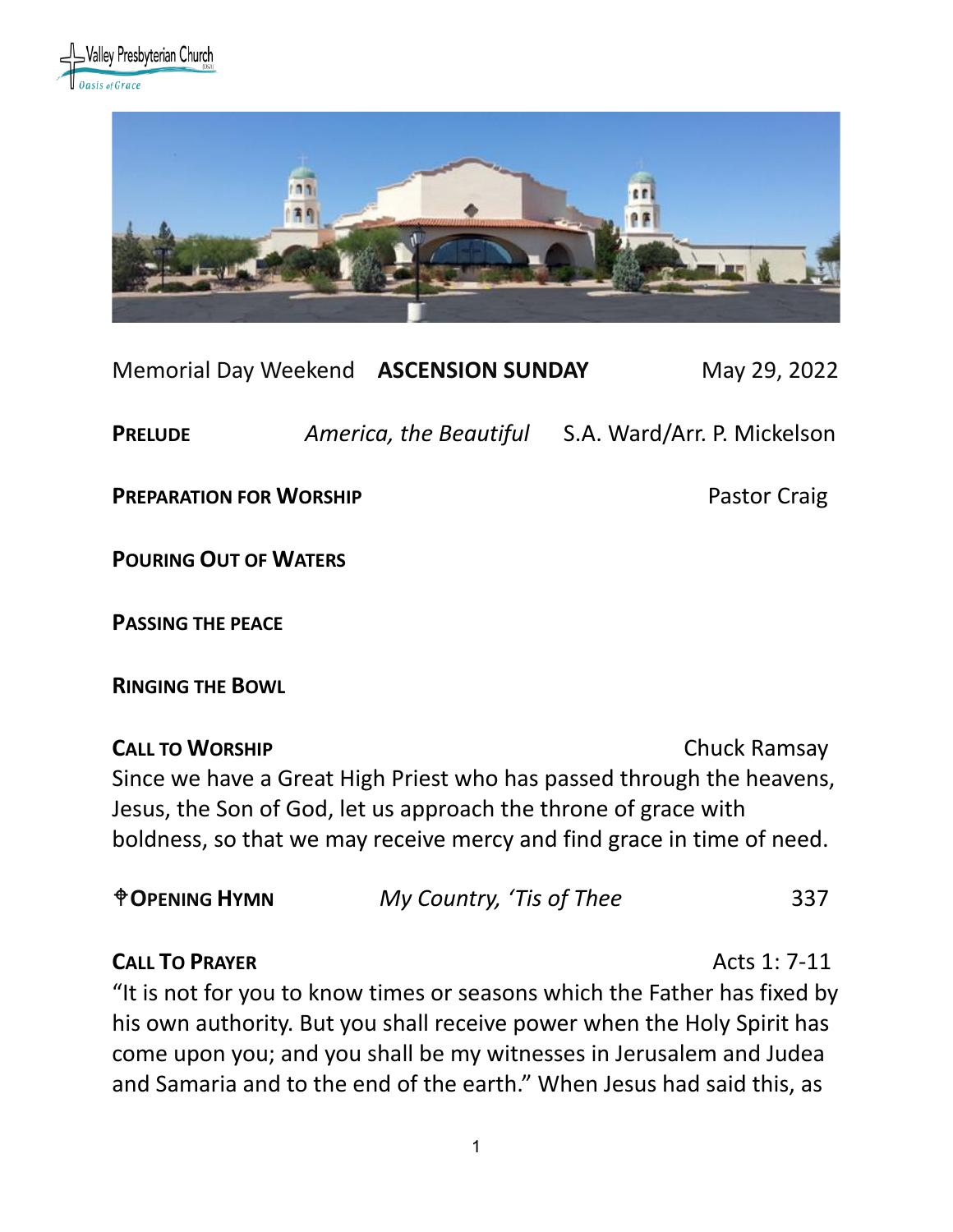

they were looking on, he was lifted up, and a cloud took him out of their sight. While they were gazing into heaven as he went, behold two men stood by them in white robes, and said, "Men of Galilee, why do you stand looking into heaven? This Jesus, who was taken up from you into heaven, will come in the same way as you saw him go into heaven."

## **UNISON PRAYER OF CONFESSION**

**Almighty God, you have raised Jesus from death to life, and crowned him Lord of all. We confess that we have not bowed before him acknowledging his rule in our lives. We have gone along with the ways of the world and failed to give him glory. Forgive us and raise us from sin, that we may be your faithful people, obeying the commands of our Lord Jesus Christ, who rules the world and is head of the body which is his church.**

*(Silent prayer)* Amen

### **ASSURANCE OF PARDON** John 17: 18

Jesus prayed: As you have sent me into the world, so I have sent them into the world. Brothers and Sisters, believe the good news of the Gospel: In Jesus Christ, we are forgiven!

# **GLORIA PATRI** 581

Glory be to the Father, and to the Son, and to the Holy Ghost. as it was in the beginning, is now, and ever shall be, world without end. Amen, Amen.

| <b>ANTHEM</b>            | Dona Nobis Pacem | M. Miller |  |
|--------------------------|------------------|-----------|--|
| Dona nobis, nobis pacem. |                  |           |  |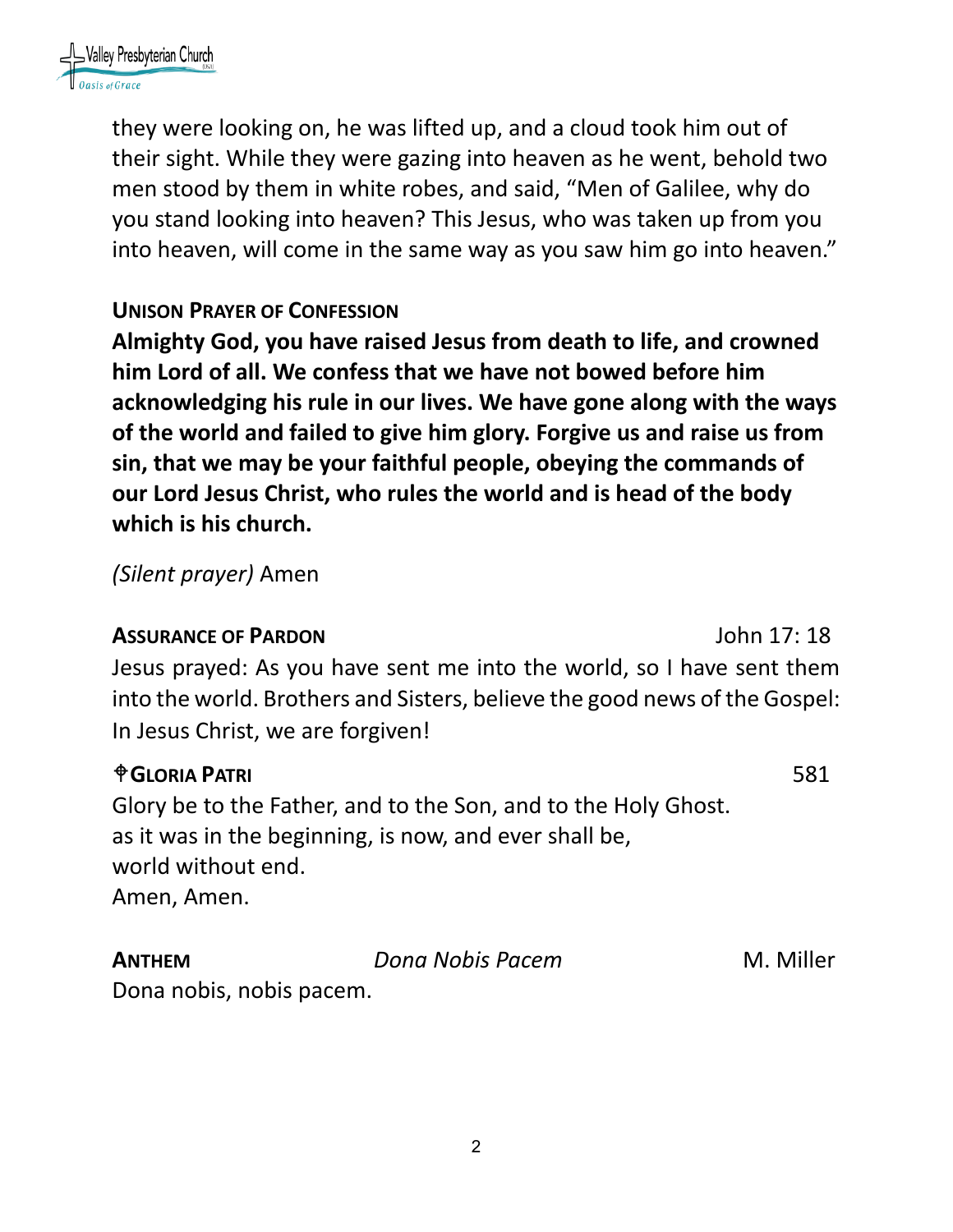

# **ANTHEM** *I Am Not Afraid* L.Larson

In the emptiness of silence when the world has turned away; Beneath the weight of sorrow when I can no longer pray; In the wilderness of worry, in the desert of despair; In the neverending darkness when it seems that no one cares,

I am not afraid, I am not alone. You hold me in Your hands and will not let me go. Though the waters rise and though the winds may blow, I will not be afraid, for I am not alone.

When there are no words of comfort that can stem the flow of tears; When I'm stranded at the center of a rising tide of fear; When there is no path before me, when my feet have lost their way, I remember You are with me and I am not afraid!

I will not be afraid, for I am not alone.

**PASTORAL PRAYER AND THE LORD'S PRAYER**

**Our Father who art in heaven, hallowed be thy name. Thy kingdom come, thy will be done, on earth as it is in heaven. Give us this day our daily bread; and forgive us our sins, as we forgive those who sin against us; and lead us not into temptation, but deliver us from evil. For thine is the kingdom and the power and the glory, forever. Amen.**

**CHORAL RESPONSE**

**CHILDREN'S TIME**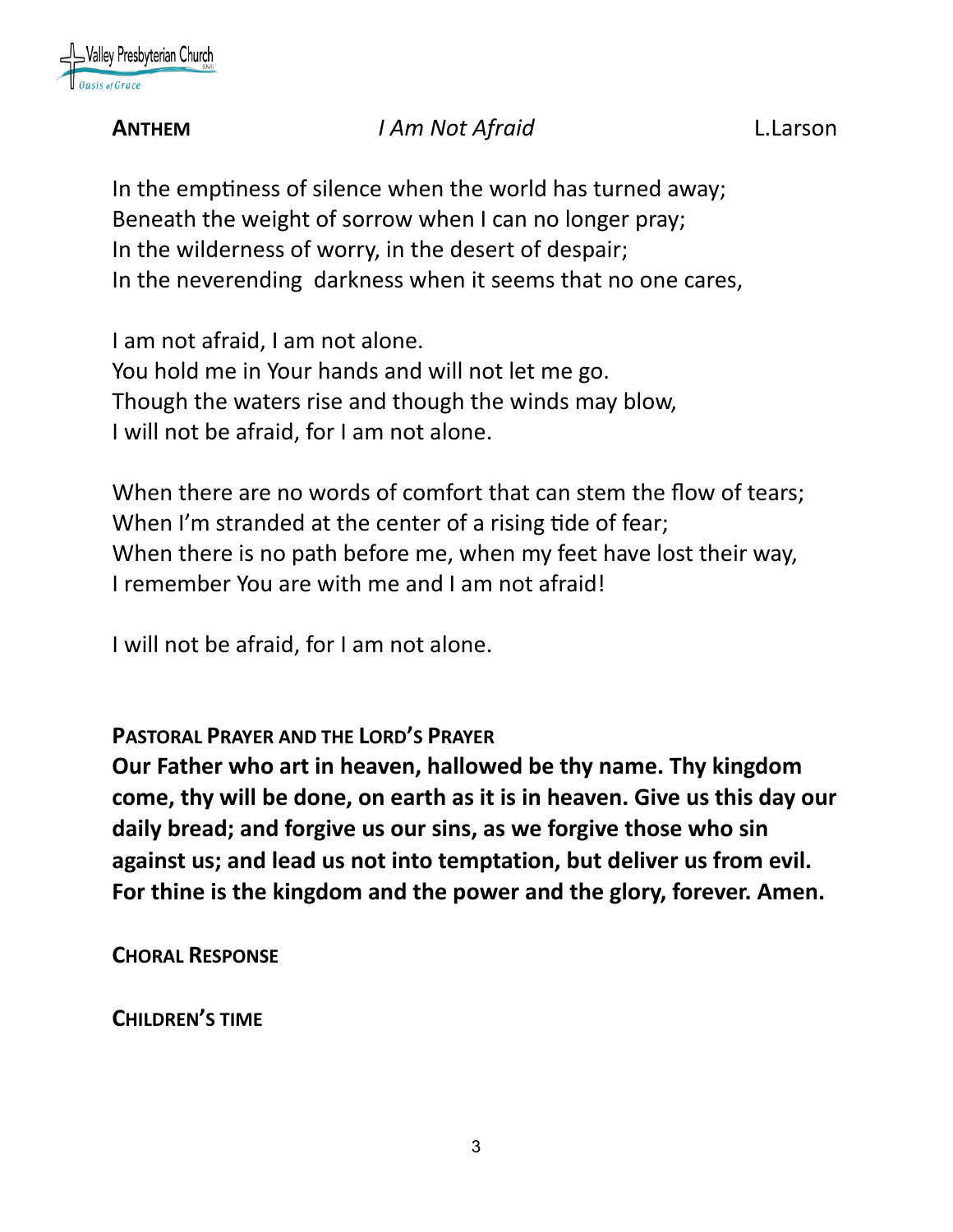

When the LORD was about to take Elijah up to heaven in a whirlwind, Elijah and Elisha were on their way from Gilgal. Elijah said to Elisha, "Stay here; the LORD has sent me to Bethel."

But Elisha said, "As surely as the LORD lives and as you live, I will not leave you." So they went down to Bethel.

The company of the prophets at Bethel came out to Elisha and asked, "Do you know that the LORD is going to take your master from you today?"

"Yes, I know," Elisha replied, "so be quiet."

Then Elijah said to him, "Stay here, Elisha; the LORD has sent me to Jericho."

And he replied, "As surely as the LORD lives and as you live, I will not leave you." So they went to Jericho.

The company of the prophets at Jericho went up to Elisha and asked him, "Do you know that the LORD is going to take your master from you today?"

"Yes, I know," he replied, "so be quiet."

Then Elijah said to him, "Stay here; the LORD has sent me to the Jordan."

And he replied, "As surely as the LORD lives and as you live, I will not leave you." So the two of them walked on.

Fifty men from the company of the prophets went and stood at a distance, facing the place where Elijah and Elisha had stopped at the Jordan. Elijah took his cloak, rolled it up and struck the water with it. The water divided to the right and to the left, and the two of them crossed over on dry ground.

When they had crossed, Elijah said to Elisha, "Tell me, what can I do for you before I am taken from you?"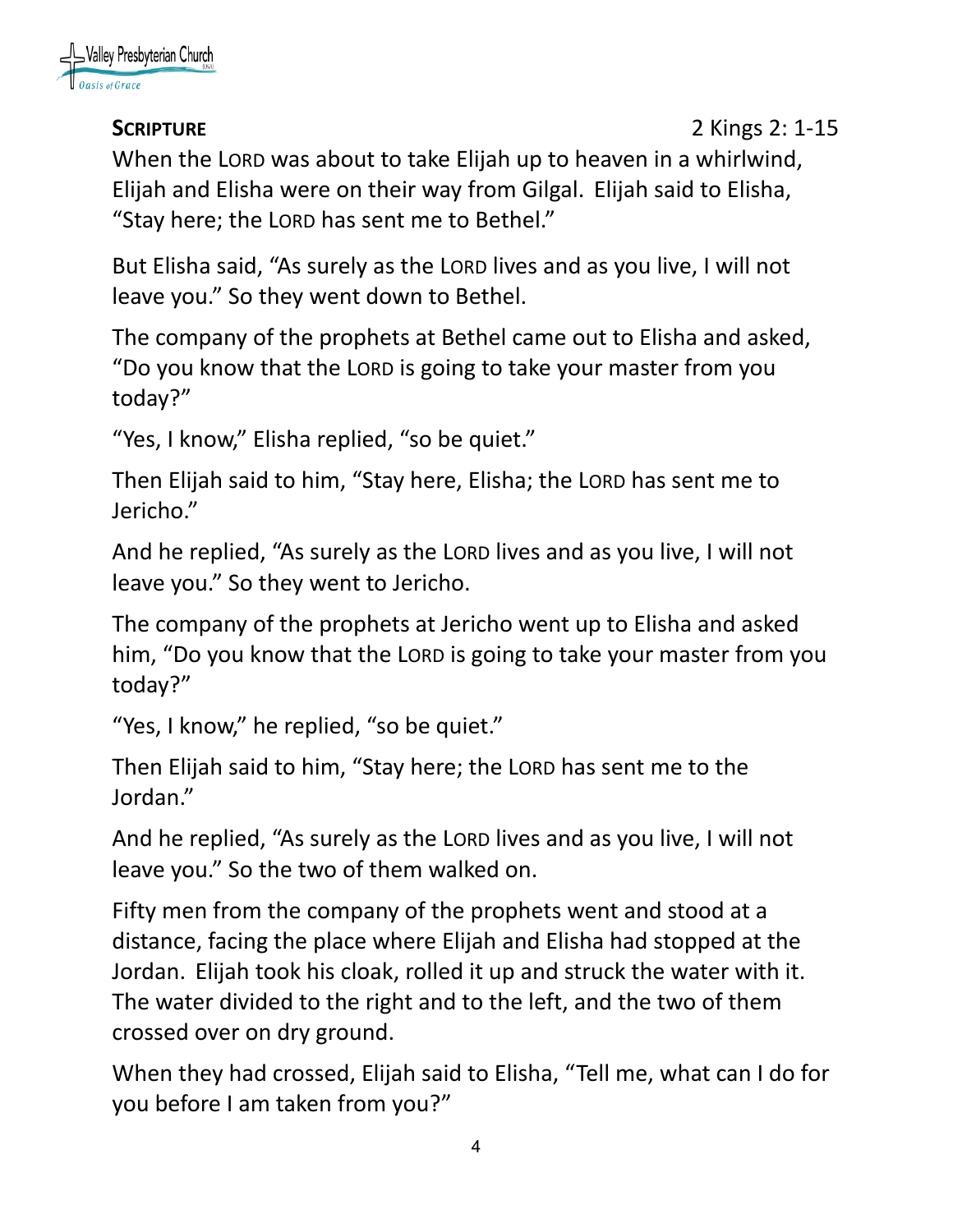

"Let me inherit a double portion of your spirit," Elisha replied.

"You have asked a difficult thing," Elijah said, "yet if you see me when I am taken from you, it will be yours—otherwise, it will not."

As they were walking along and talking together, suddenly a chariot of fire and horses of fire appeared and separated the two of them, and Elijah went up to heaven in a whirlwind. Elisha saw this and cried out, "My father! My father! The chariots and horsemen of Israel!"

And Elisha saw him no more. Then he took hold of his garment and tore it in two.

Elisha then picked up Elijah's cloak that had fallen from him and went back and stood on the bank of the Jordan. He took the cloak that had fallen from Elijah and struck the water with it. "Where now is the LORD, the God of Elijah?" he asked. When he struck the water, it divided to the right and to the left, and he crossed over.

The company of the prophets from Jericho, who were watching, said, "The spirit of Elijah is resting on Elisha." And they went to meet him and bowed to the ground before him.

Acts 16: 16-34

Once when we were going to the place of prayer, we were met by a female slave who had a spirit by which she predicted the future. She earned a great deal of money for her owners by fortunetelling. She followed Paul and the rest of us, shouting, "These men are servants of the Most High God, who are telling you the way to be saved." She kept this up for many days. Finally Paul became so annoyed that he turned around and said to the spirit, "In the name of Jesus Christ I command you to come out of her!" At that moment the spirit left her.

When her owners realized that their hope of making money was gone, they seized Paul and Silas and dragged them into the marketplace to face the authorities. They brought them before the magistrates and said, "These men are Jews, and are throwing our city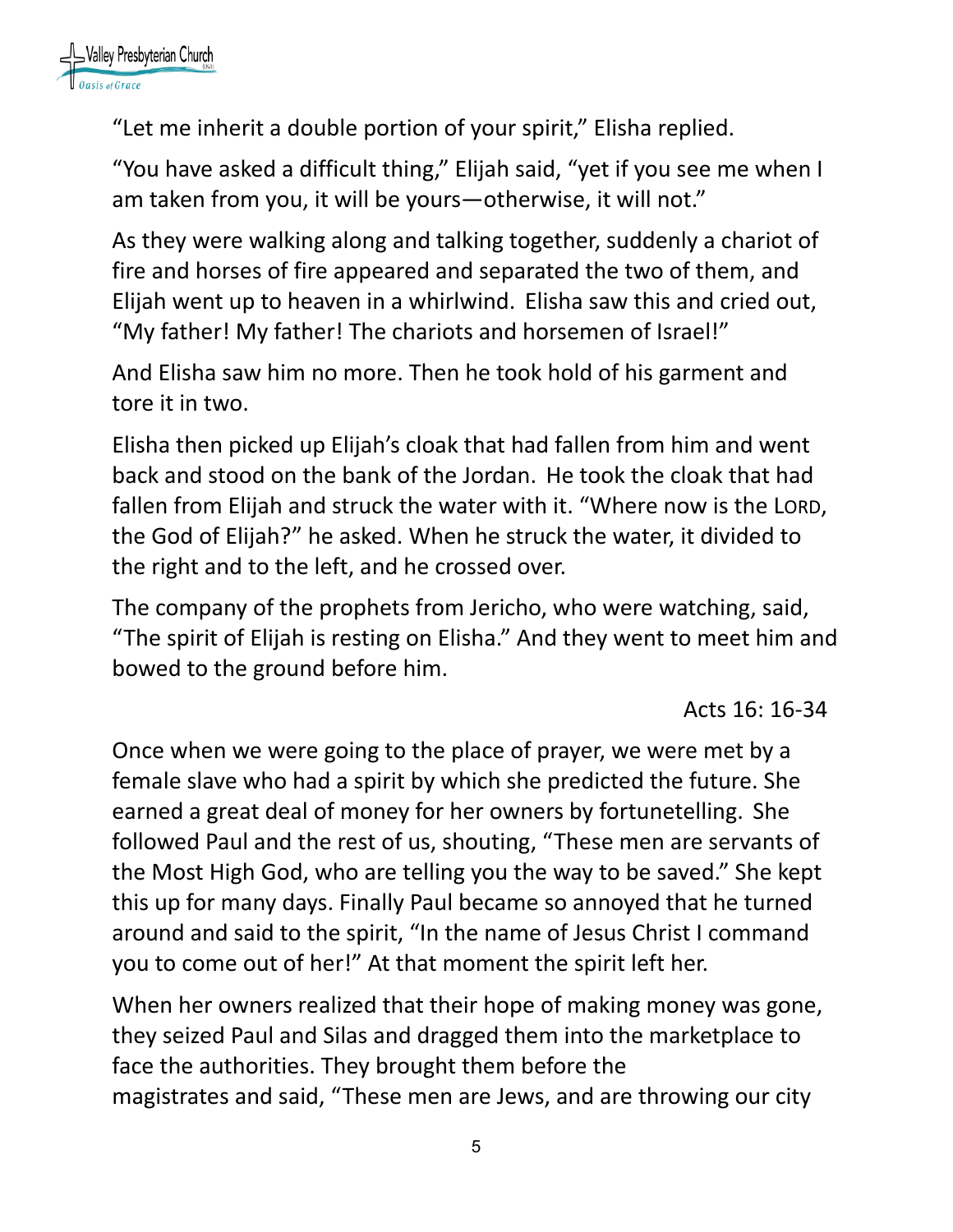

into an uproar by advocating customs unlawful for us Romans to accept or practice."

The crowd joined in the attack against Paul and Silas, and the magistrates ordered them to be stripped and beaten with rods. After they had been severely flogged, they were thrown into prison, and the jailer was commanded to guard them carefully. When he received these orders, he put them in the inner cell and fastened their feet in the stocks.

About midnight Paul and Silas were praying and singing hymns to God, and the other prisoners were listening to them. Suddenly there was such a violent earthquake that the foundations of the prison were shaken. At once all the prison doors flew open, and everyone's chains came loose. The jailer woke up, and when he saw the prison doors open, he drew his sword and was about to kill himself because he thought the prisoners had escaped. But Paul shouted, "Don't harm yourself! We are all here!"

The jailer called for lights, rushed in and fell trembling before Paul and Silas. He then brought them out and asked, "Sirs, what must I do to be saved?"

They replied, "Believe in the Lord Jesus, and you will be saved—you and your household." Then they spoke the word of the Lord to him and to all the others in his house. At that hour of the night the jailer took them and washed their wounds; then immediately he and all his household were baptized. The jailer brought them into his house and set a meal before them; he was filled with joy because he had come to believe in God—he and his whole household.

**SERMON "**THE POWER OF PRESENCE"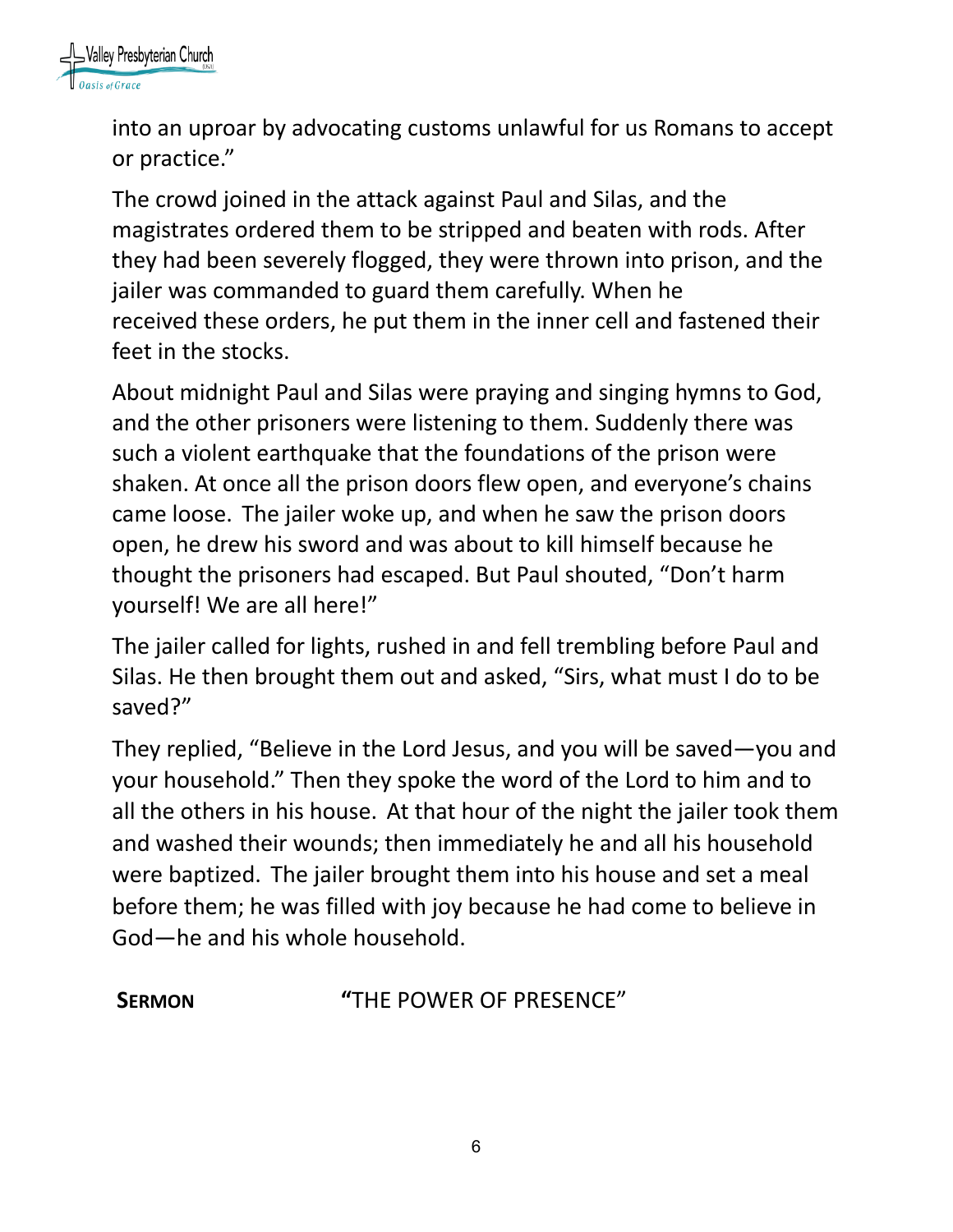

**AFFIRMATION OF FAITH** The Apostle's Creed 35 I believe in God, the Father almighty, maker of heaven and earth. And in Jesus Christ, his only Son, our Lord, who was conceived by the Holy Ghost, born of the Virgin Mary, suffered under Pontius Pilate, was crucified, died, and buried; he descended into hell. The third day he rose again from the dead. He ascended into heaven and sitteth at the right hand of God the Father Almighty from thence he shall come to judge the quick and the dead. I believe in the Holy Ghost, the holy catholic church, the communion of saints, the forgiveness of sins, the resurrection of the body, and the life everlasting. Amen.

| $\mathbf{\Phi}$ HYMN | O Beautiful for Spacious Skies | 338 |
|----------------------|--------------------------------|-----|
|                      |                                |     |

**CALL FOR OFFERING**

| <b>OFFERTORY</b> | Make Me a Channel of Your Peace |
|------------------|---------------------------------|
|                  | S. Temple/Arr. M. Hayes         |

*\*If you haven't already done so, please print your name in the Fellowship Register.*

*\* If you have a special prayer request, please fill out the blue card in front of you and place it in the offertory. Our Pastors and the Prayer Ministry Team will pray for your request. There is also a box in the Narthex you may place it in as well.*

# **DOXOLOGY** 606

Praise God, from whom all blessings flow; Praise him, all creatures here below; Praise him above, ye heavenly host; Praise Father, Son, and Holy Ghost. Amen.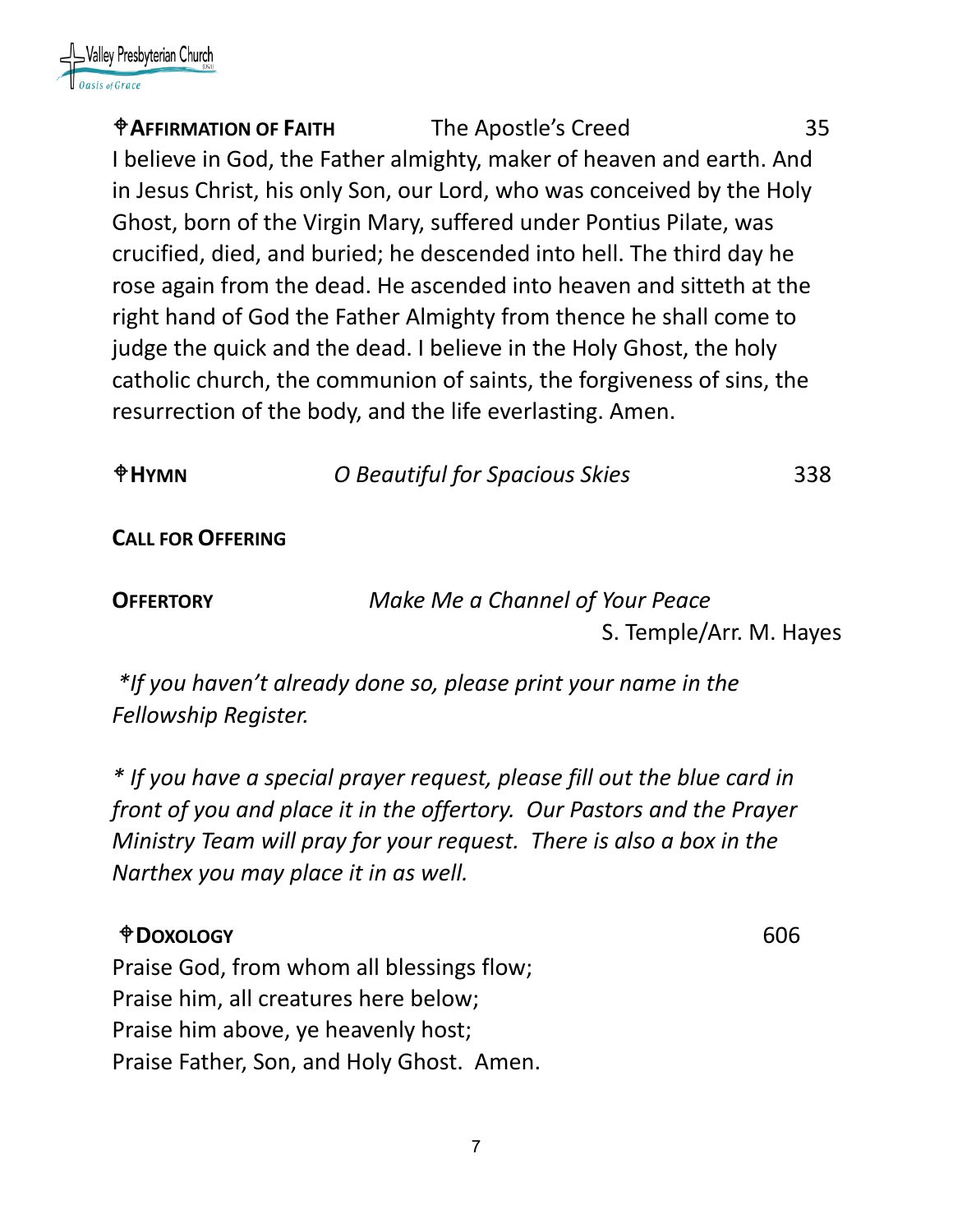

# **PRAYER OF THANKSGIVING**

| $*HY$ MN |                               | 354 |
|----------|-------------------------------|-----|
|          | Mine Eyes Have Seen the Glory |     |

**CHARGE AND BENEDICTION**

**CONGREGATIONAL RESPONSE** *Because He Lives* Because he lives, I can face tomorrow, Because he lives, all fear is gone; Because I know, he holds the future, And life is worth the living, Just because he lives!

| <b><i><u>OPOSTLUDE</u></i></b> | Children of the Heavenly Father | Arr. J. Jones |
|--------------------------------|---------------------------------|---------------|
|--------------------------------|---------------------------------|---------------|

## **All those who are able, please stand**

……………………………………………………………………………………………………..

**All Worship Services are available for replay on our website.** 

[www.valleypres.net](http://www.valleypres.net/)

**Flowers for the Sanctuary Provided by**:

Donaldina Joung, in memory of her grandson, Brandon.

# **Please remember those hospitalized or in rehabilitation:**

Bonnie Wollin, Barb Case, Melvin Mounts.